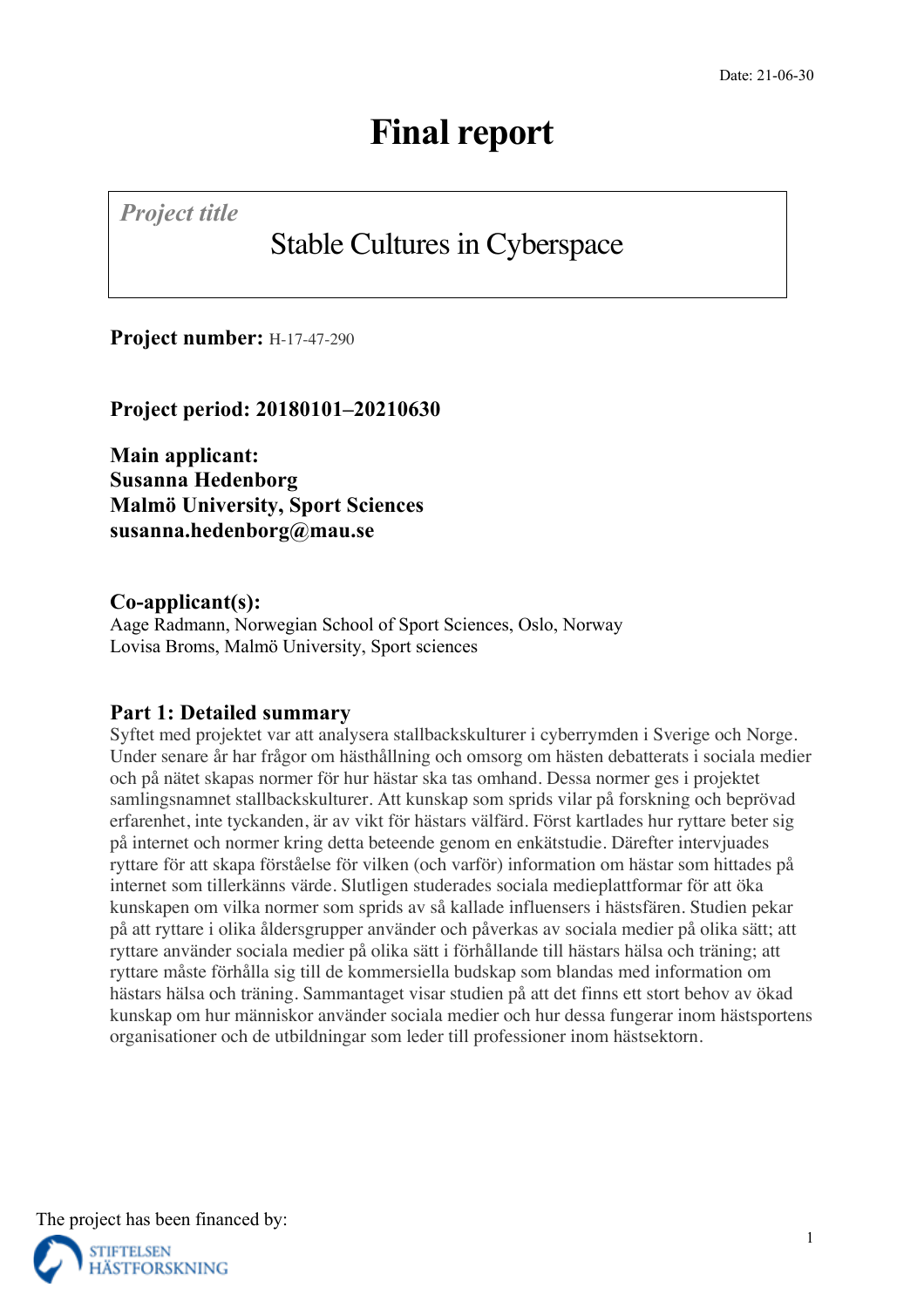## **Part 2: Main report (max. 10 pages)**

## **Introduction***.*

In recent years, questions about horse-keeping and the welfare of horses have been debated in social media. Voices of researchers, elite and leisure riders are heard, and different ideas about horse-keeping meet, clash and are discussed. The purpose of this study was to analyze stable cultures in cyberspace in Sweden and Norway. Horse riders' communication in social media in relation to horse-keeping will be focused. For the welfare of horses, it is important to bridge the gap between research and practice.

## **Material and methods**

Data was collected through three methods: online survey, focus group interviews and netnography.

### *Survey*

A Swedish and a Norwegian online survey was published in Norway and Sweden from May 2018 and to September 2018. The survey consisted of 44 questions covering the use of social media related to gender, age as well as horse and riding experience with focus on internet and horse-keeping and the welfare of horses in Sweden and Norway. The survey was published on Facebook through the project page as well as through the Norwegian and Swedish Equestrian federations together and the Swedish Equestrian Centre's Flyinge and Strömsholm. In total, 1650 respondents filled in the survey (1265 and 386 in Sweden and Norway respectively).

### *Interviews*

In the project, twelve focus groups were interviewed in Sweden and Norway respectively. Participants in the focus groups were riders at riding schools and riders owning their own horse. An interview guide was created for the focus groups interviews. The questions posed in the focus group interviews concerned how people seek information about horse-keeping and the welfare of horses; what information about horse-keeping and the welfare of horses they are searching for online; and how this information is granted value.

### *Nethnography*

The project group observed six "influencers" connected to equestrian sports in Sweden and Norway. They chosen based on popularity and relevance to the aim of the project. Nethnography was used to observe the "influencers" on Instagram, Facebook, Twitter and Youtube during four months each. Expect their own posts (pictures and captions) comments to their posts were analyzed.

## **Results and discussion**

According to media researcher Martin Berg (2015), it is increasingly difficult to understand social events, interactions, social processes, or anything that in one way or another relates to human life, without taking Internet into account. A broad definition of social media focusing on communication and user-driven aspects, where users create, initiate, disperse information for the purpose of collaborative teaching and learning about products, brands, services, persons and issues is used in this project (cf. Eek-Karlsson, 2015; Kavanagh et al., 2016; Mangold & Faulds, 2009). In the title and the purpose of the study the concept "cyberspace" is used. This may be seen as an old fashion term and has to be problematized. Berg argues that historically there has been a division between "virtual reality" and "real life" in studies connected to Internet, and the term cyberspace has since long come to imply the use of

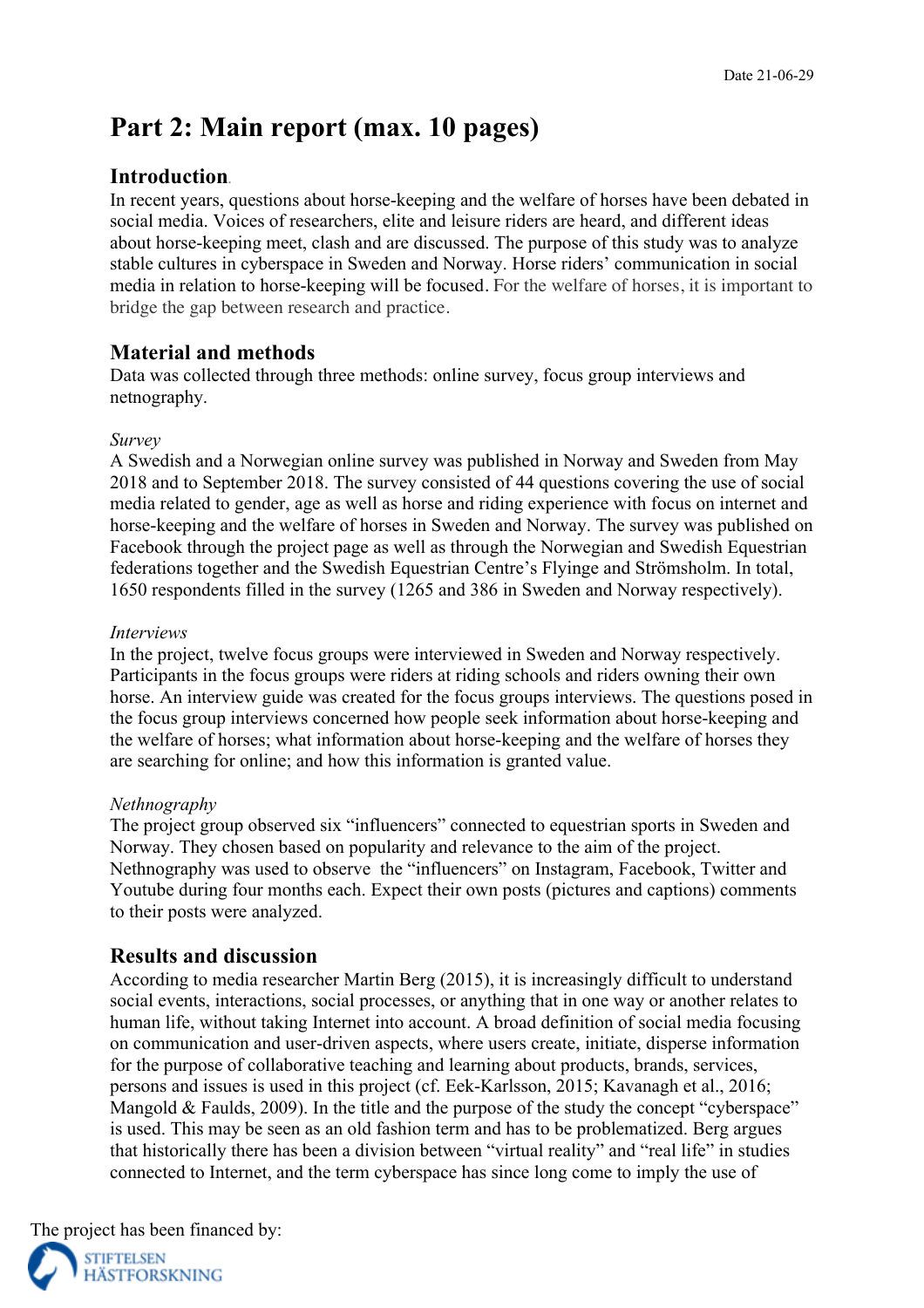Internet as a sort of reality escape. Despite this, cyberspace is used in this project, as to underline that focus will be on thoughts, ideas, scientific research and proven experience presented in social media. Yet, like Berg and others have done in previous studies, we emphasize that it is important to understand Internet as integrated in human interaction and not as reality escape (Berg, 2015). In other words, social interaction on Internet can not only be seen as an isolated phenomenon, as people move between social spaces both online and offline. These spaces are interconnected and interdependent (cf. Eek-Karlsson, 2015).

Social media has changed communication dramatically and today anyone can share anything anytime. News, rumours, ideas, opinions are spread on Internet and social media is interpersonal, intercultural and imbedded in everyone's lives. Bruce (2016) states that "the ability to access, create and exchange ideas and cultural artefacts outside the gatekeeping function of traditional media has exploded in the wake of Web 2.0 technologies that enable relatively cheap and easy sharing" (p. 368). In addition, social media can be seen as a stage for empowerment and democratization. Some researchers point to that voices of groups that previously have been relatively quiet in public discourse are now given new opportunities. According to Bruce (2016) young women today understand and use the power of social media: they tell and create their own stories, "creating Internet-based sites and media that tell stories traditional media have ignored", and she concludes that this shift in media production can highlight female agency (p. 369). In a study on social media and the horse world, Dashper demonstrates that Internet is extra important for horse people, as traditional media fail to cover the horse world (Dashper 2017). Research has, however, challenged the positive image of Internet interaction and demonstrated that social media is also a stage for performance of power and gender struggles (Radmann & Hedenborg, 2018). The project has resulted in four different sub-studies:

## *Stable Cultures in Cyberspace. A study about equestrians' use of social media as knowledge platforms* (published)

New media habits in the era of digitalization challenge previous understandings of who and what receives media coverage. Research shows that practitioners in self-organized lifestyle sports consistently use social media to attain and exchange information and knowledge about their sport. Is this also the case in organized sport? The Internet has become a great resource for horse-enthusiasts and the online horse world can be described as an extension of the physical horse world. Equestrian sport is particularly interesting to analyze due to the fact that there is an animal involved. Still, there is little knowledge of how horse enthusiasts use social media in relation to their interest in equestrian sports. The aim of this article is therefore to chart and analyze how equestrians use social media, how they communicate horse-related content on social media, and how social media can be seen as a source for knowledge exchange. Our investigation focuses on how equestrians use social media to acquire information about horses, and how this usage can be explained in connection to age and experience. A mixed methods design is used and data is collected from 28 focus group interviews with equestrians in Sweden and Norway and a survey with 1,628 respondents. Our study indicates that practitioners of self-organized sports are not unique in using social network sites (SNS) to exchange and attain knowledge about their sport; equestrians in general are shown to be frequent users of SNS such as Facebook and Instagram. Although our results show a few significant differences in SNS use in relation to age; the riders in the different age groups have surprisingly similar views of their SNS use in relation to attaining information about the horse. 'Stable cultures' and the organized structure of equestrian sports appear to create boundaries determining where a 'good equestrian' should seek information about horsekeeping. However, the organized structure and traditional nature of this sport do not stop equestrians from turning to SNS.

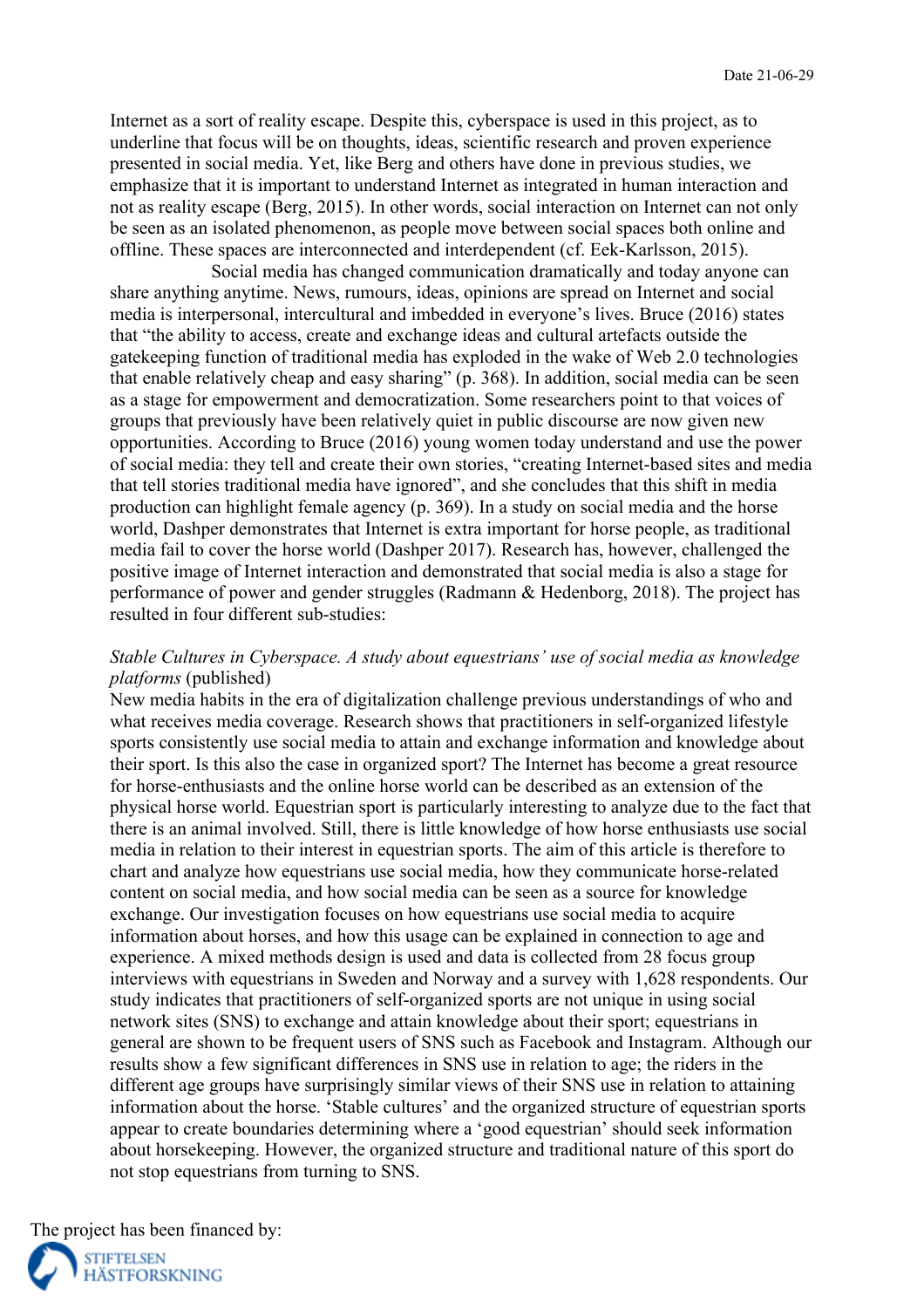### *Super equestrians – the construction of identity/ies and impression management among young equestrians in upper secondary school settings on social media* (published)

The aim of this study is to analyze and increase the understanding of how young equestrians, in a sport school context, perceive, construct, negotiate and manage identities on social media. This article presents how a specific group of young athletes (equestrians) use social network sites (SNS), such as Facebook and Instagram, in relation to their everyday lives as students attending upper secondary schools with an equestrian sports profile. Social media is increasingly important for young people's perceptions, constructions, and managing of identities. Using a multifaceted theoretical framework, including Erving Goffman's dramaturgical perspective (Goffman, 1959), we will explore how young equestrians perceive the content on SNS and analyze how they act and create content in relation to existing norms and cultures. Equestrianism is one of the largest sports in Sweden and several upper secondary schools in Sweden offer programs with an equestrian profile. Studies on sport schools evince a focus on elite sport and competition, which affects norms and ideologies at these schools. Through focus group interviews with 25 students, we show that the situation is complex and contradictory. The results indicate that young riders have identified an online stable culture where high performance equestrianism is the norm. Our study shows that the educational environment is not the only factor affecting the students, but that social media is also a part of the young athletes' constructions of identity. The image of the employable 'super equestrian' who is attractive, wears the 'right clothes', is successful, and acts 'professionally' is the most desirable representation online. The young equestrians are critical of what is communicated on SNS in relation to horses and riding, and they are uncertain of how to position themselves in relation to this communication.

## *Safe Zones on the Internet: the use of social media as knowledge platforms among equestrians* (manuscript).

In this study, we aim to explore and analyse how equestrians value information attained through social media by using the notion of *online repertoires* and the *information assessment stereotypes matrix.* An exploratory sequential mixed method design was used (Creswell & Creswell, 2018). The study began with a qualitative phase of focus group interviews and followed by a quantitative phase with a survey study built on the participants' views from the first phase. Within the equestrian community, social media and internet is proven to be a highly important asset when it comes to exchanging ideas, knowledge and information about horses and riding (Byström, 2015; Dashper, 2017). Recent research show that equestrians are more likely to use social media when it comes to acquiring general knowledge and inspiration about horses and riding than for instance more sensitive information about horses' injuries and diseases (Broms et al. 2021). Yet, there are numerous Facebook groups displaying equestrians using the platform as a knowledge-exchange forum for equestrianism. Riders speak about how other riders use social media to learn how to take care of injured horses and stresses that riders with less experience than themselves lack insights on how to use social media to attain information about horses and riding in an informed way. This study shows that, online, equestrians trust information and knowledge distributed by institutions such as the Equestrian federations', magazines and researchers. The respondents, however, value and trust information delivered to them by persons in their nearby environment, offline, regardless of these persons' background or education. Personal experiences either expressed through others in their nearby environment or their own experiences seem to be more valuable than other riders' posts on social media.



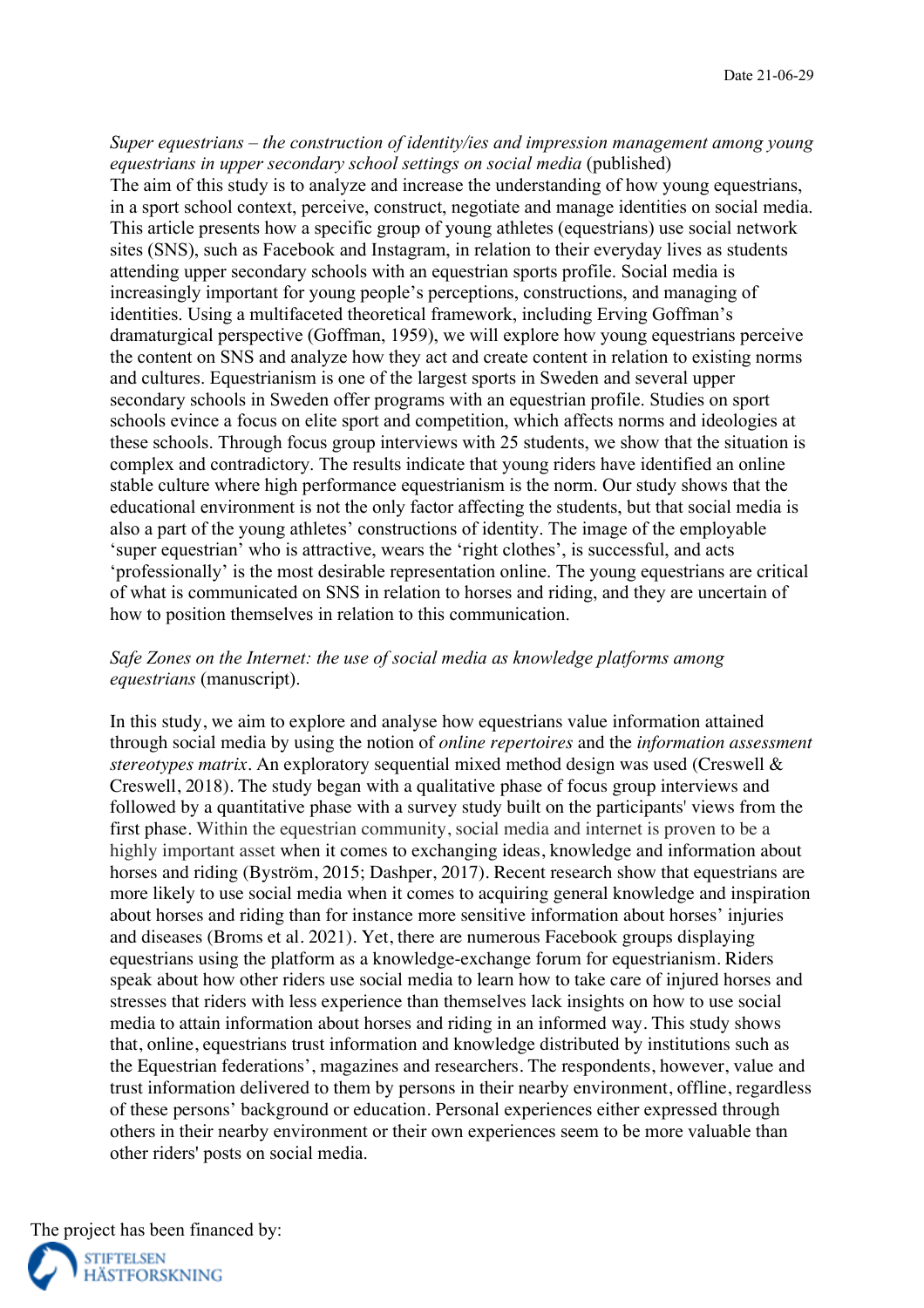#### *Social Media Influencers in Equestrian Sport* (published)

The study analyzes and explains the impact of social media influencers on stable cultures in Sweden and Norway, contributing to the understanding of the complex relationship between equestrian sports and social media – a relationship that is important for the welfare of horses. Since equestrianism is one of the most popular sports in Sweden and Norway, influencers' social media communication greatly impacts follower'' perception of the human-animal relationship. Despite the popularity of equestrian sports, studies thereof are rare, and research combining equestrian sports and social media is almost non-existent, making this study important and relevant. The analysis focuses on the six biggest equestrian influencers in Sweden and Norway and their social media accounts. Goffman's (1967) micro-sociological perspectives, alongside previous research on social media, are used to discuss knowledge exchange, co-creation of authenticity and intimacy and sponsorship and advertisement. The influencers mainly focus their communication on horse-related issues, and their (and their followers) love of horses create the intimacy needed as a base for other messages (perceived knowledge and advertisement). The intimacy and authenticity are strengthened in the interaction between followers and influencers, and the latter receive positive feedback for their way of handling their horses' lives. The expressive order of stable culture(s) is seldom questioned and the acceptance of this order is likely to make the commercial endorsements less visible and more convincing.

### **Conclusions**

The study indicates that riders in different age groups use and are influenced by social media in different ways; that riders use social media in different ways in relation to horses' health and training; that riders must relate to the commercial messages mixed with information about horses' health and training. Overall, the study shows that there is a great need for increased knowledge about how people use social media and how these work in equestrian sports organizations and the training that leads to professions in the equestrian sector. In future studies, the organizations within the equine sector's social media communication must be studied and developed in collaboration with the sector and aligned with stakeholders in the sector.

### **Relevance for the practical horse sector incl. recommendations**

In the application for this project, we planned for creating an online knowledge platform for the equine sector. During the project period several platforms have been developed and our results point to that, instead of developing a new platform, it is more important to work with increased awareness in organizations and educations within the equine sector.

For veterinarians, trainers, riding instructors and stable managers it is important to recognize how riders seek and value information online and offline to be able to influence their clients. We recommend that time for education on media habits is allocated in the education of these professional groups and that media researchers are invited to take part in the education of future veterinarians, trainers and riding instructors.

Social media habits vary with age and is dependent on what kind of information people are seeking. Social media communication is also governed by commercial companies. Therefore, it is important for organizations within the equine sector to adapt their online messages in relation to what they want to communicate with whom.

In this project we demonstrate that social media communication is often related to the perfect super equestrian within a traditional sport context. For organizations within the

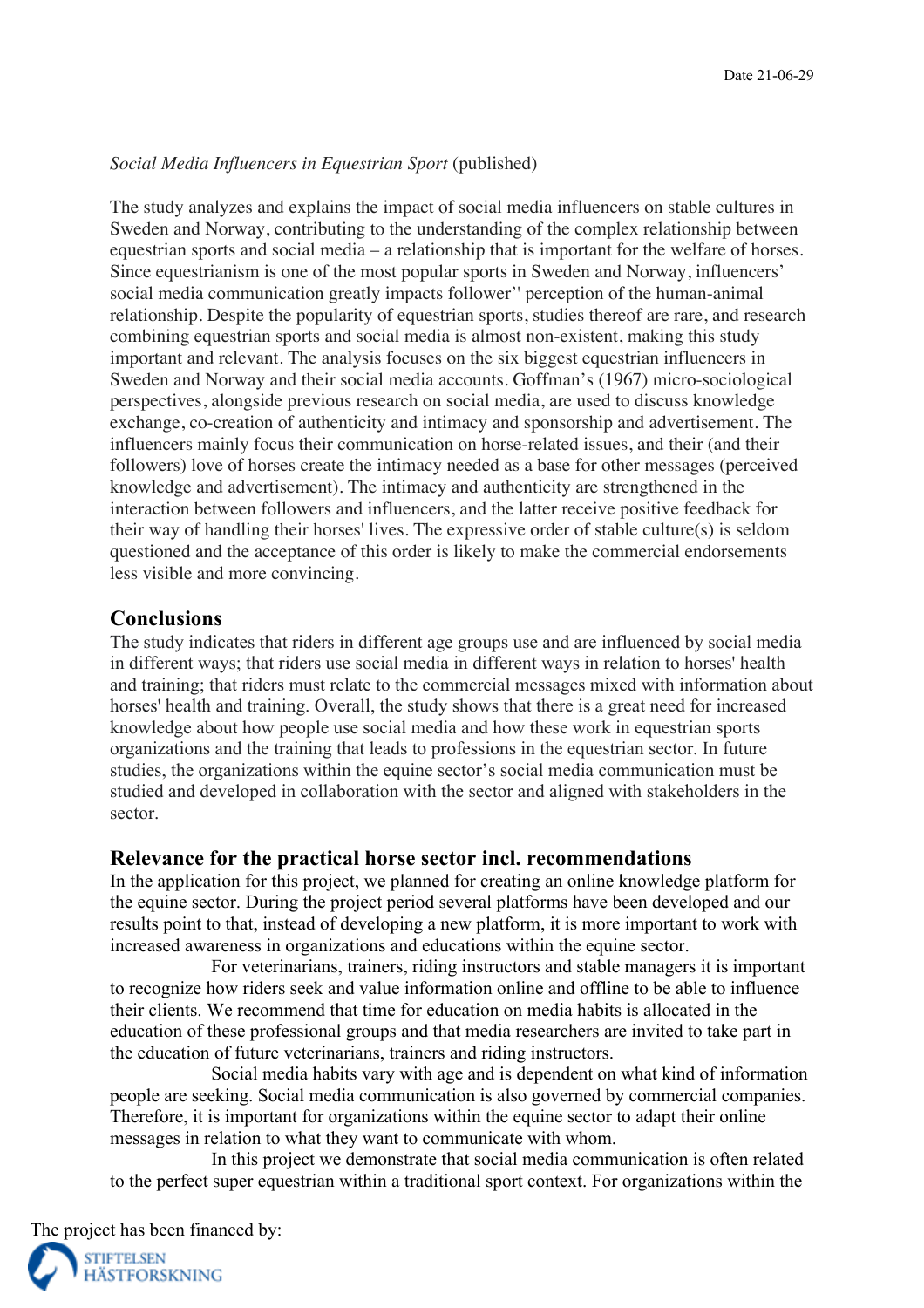equine sector, it is essential to communicate other role models, to reach new groups and to facilitate the development of healthy stable cultures.

## **References**

- Baker, S. A., & Walsh, M. J. (2018). 'Good Morning Fitfam': Top posts, hashtags and gender display on Instagram. *New Media and Society*, *20*(12), 4553–4570. https://doi.org/10.1177/1461444818777514
- Berg, M. (2015). *Netnografi -Att forska om och med internet*. Malmö: Studentlitteratur.
- Bruce, T. (2016). *Terra Lundus -A Novel about Media, Gender and Sport*. Rotterdam: SensePublishers.
- Byström, K., Ahlryd, S., Carlén, U., Gärdén, C., Nowé Hedvall, K., Michnik, K., & Wahlström, E. (2015). Hobbyr
- Creswell, J. W., & Creswell, J. D. (2018). *Research design: qualitative, quantitative, and mixed methods approaches.* (5. rev. ed). Los Angeles: SAGE.
- Dashper, K. (2017). *Human-Animal Relationships in Equestrian Sport and Leisure*. Abingdon: Oxon: Routledge.
- Eek-Karlsson, L. (2015). *Ungas samspel i sociala medier – Att balansera mellan ansvar och positionering*. Växjo: Linnaeus University Press.
- Goffman, E. (1959). *The Presentation of Self in Everyday Life*. N.Y. Doubleday. https://doi.org/10.1215/08992363-8090145
- Goffman, E. (1967). *Interaction ritual : essays in face-to-face behavior.* Chicago: Aldine Transaction.
- Mangold, W. G., & Faulds, D. J. (2009). Social media: The new hybrid element of the promotion mix. *Business Horizons*, *52*(4), 357–365. https://doi.org/10.1016/j.bushor.2009.03.002
- Radmann, R & Hedenborg, S., (2018), "Gender trouble in digital football fandom", in Lawrence, S & Crawford, G, *Digital Football Cultures. Fandom, Identities and resistance*, Routledge.

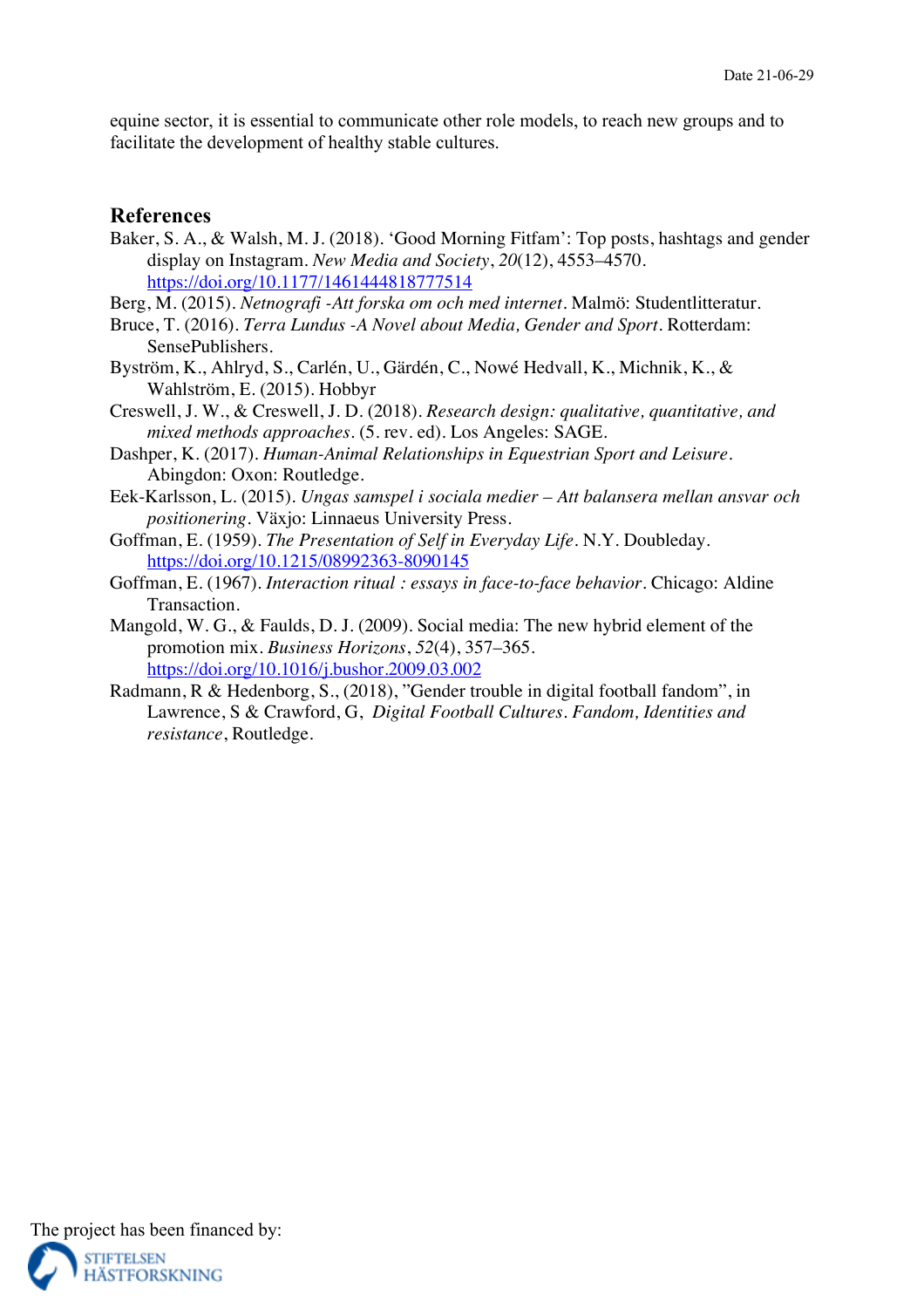# **Part 3: Result dissemination**

| <b>Scientific</b> | Broms, L, Hedenborg, S & Radmann, A, (2020) Super equestrians – the       |
|-------------------|---------------------------------------------------------------------------|
| publications,     | construction of identity/ies and impression management among young        |
| published         | equestrians in upper secondary school settings on social media. Sport     |
|                   | <i>Education and Society</i> (published online),                          |
|                   |                                                                           |
|                   | https://doi.org/10.1080/13573322.2020.1859472                             |
|                   | Broms, L, Bentzen, M, Radmann, A & Hedenbors, S, (2021) Stable            |
|                   | Cultures in Cyberspace: A study about equestrians' use of social media as |
|                   | knowledge platform. Scandinavian Sport Studies Forum, vol.12.             |
|                   | https://idrottsforum.org/bromsetal210406/                                 |
|                   | Radmann A, Hedenborg S and Broms L (2021) Social Media Influencers        |
|                   | in Equestrian Sport. Front. Sports Act. Living 3:669026.                  |
|                   | https://doi.org/10.3389/fspor.2021.669026                                 |
|                   |                                                                           |
| <b>Scientific</b> | Author(s), title                                                          |
| publications,     |                                                                           |
| submitted         |                                                                           |
|                   |                                                                           |
| <b>Scientific</b> | $Author(s)$ , title                                                       |
| publications,     | Broms, L, Radmann, A & Hedenborg, S, Safe Zones on the Internet: the      |
| manuscript        | use of social media as knowledge platforms among equestrians,             |
|                   | manuscript.                                                               |
|                   |                                                                           |
|                   |                                                                           |
|                   |                                                                           |
| Conference        | Author(s), year, title, conference name, location and date, (link if      |
| publications/     | <i>applicable</i> )                                                       |
| presentations     | Broms, L, Hedenborg, S & Radmann, A, 2018, Stable cultures in             |
|                   | Cyberspace, The Equine Cultures in Transition Conference, Leeds, United   |
|                   | Kingdom, 19–21 June 2018, https://www.diva-                               |
|                   | portal.org/smash/record.jsf?pid=diva2:1408224                             |
|                   |                                                                           |
|                   | Broms, L, 2018, Poster: Stable cultures in Cyberspace Centrum för         |
|                   | Idrottsforskning konferens 2018, https://scontent-cph2-                   |
|                   | $1.xx.fbcdn.net/v/t1.6435-$                                               |
|                   | 9/44158464 276190683022996 2813221703641989120 n.jpg? nc cat=1            |
|                   | $05$ &ccb=1-                                                              |
|                   | 3& nc sid=730e14& nc ohc=dtjpEX Unc0AX8xyO9y& nc ht=sconten               |
|                   | t-cph2-1.xx&oh=51f233f4852a0b57f918f10230a321e2&oe=60B3DA91,              |
|                   | Stockholm, Sweden, October 2018.                                          |
|                   | Broms, L & Radmann, A, 2019, Facebook is our playground now: A study      |
|                   | of the use of social media I equestrian sports, European College of Sport |
|                   | Science Conference, Prague, Czech Republic, 3–6 July 2019,                |
|                   | https://www.diva-portal.org/smash/record.jsf?pid=diva2:1412978            |
|                   | Radmann, A, 2019, Equestrian sport, Influencers and Identity,             |
|                   | International Association f Media and Communication Research, IAMCR-      |
|                   | conference, 7-11 July 2019. https://iamcr.org/madrid2019/pdf-final-       |
|                   | programme-online                                                          |
|                   |                                                                           |

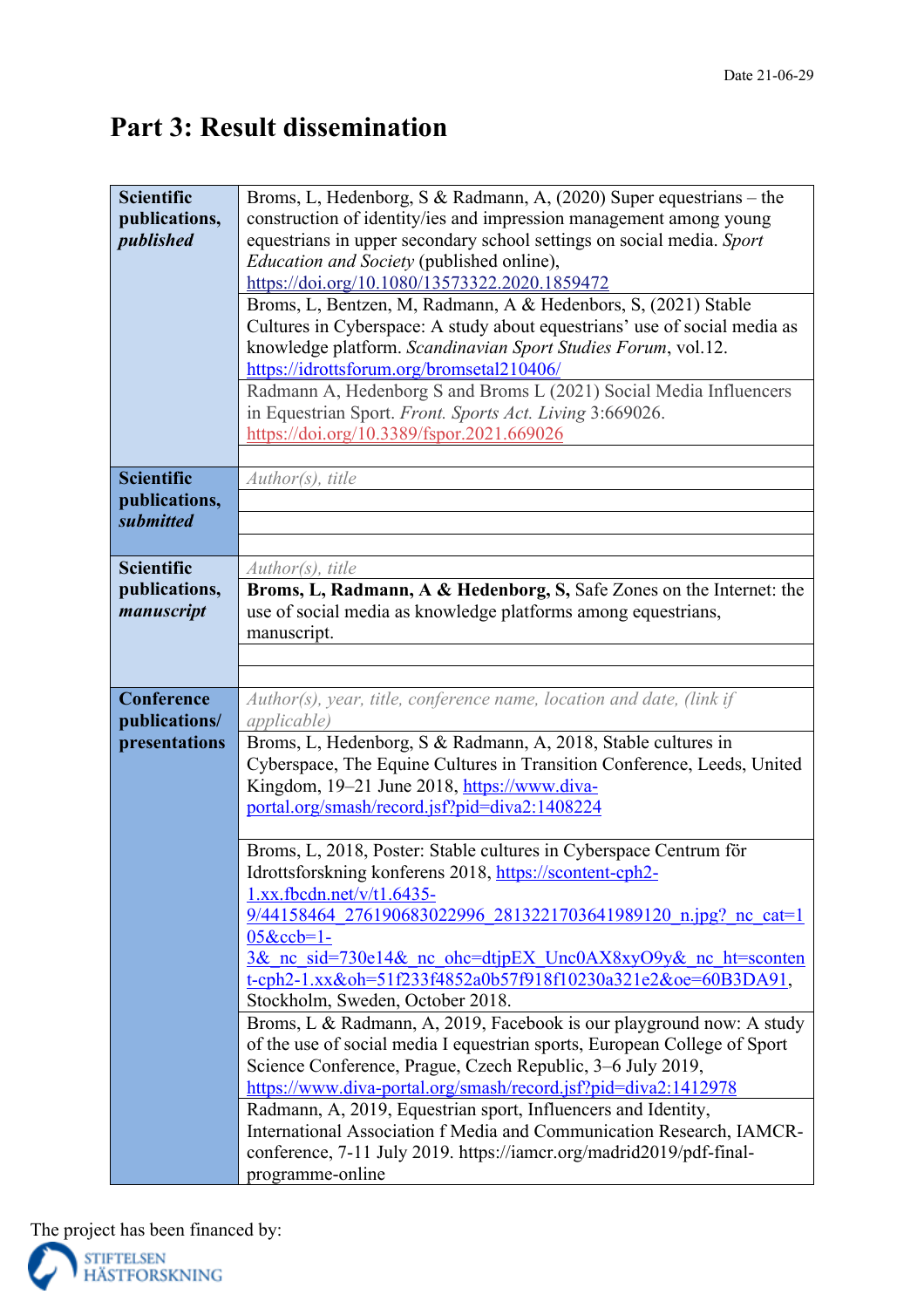|               | Broms, L, 2019, Safe Zones on the Internet: the use of social media as                   |
|---------------|------------------------------------------------------------------------------------------|
|               | knowledge platforms among equestrians, European Association for Sport                    |
|               | Management Conference, Seville, Spain, 3-6 September 2019,                               |
|               | https://www.diva-portal.org/smash/record.jsf?pid=diva2:1412974                           |
|               | Broms, L, 2019, Social Media and Equestrian Sports, North American                       |
|               | Society for the Sociology of Sport, Viginia Beach, USA,                                  |
|               | https://nasss.org/2019-conference/                                                       |
|               | Broms, L, 2019, Rykten, kunskap eller kommersiella intressen - ryttares                  |
|               | användning av sociala medier som kunskapsplattform, Stockholm,                           |
|               | Sweden, 21–22 Novemebr 2019,                                                             |
|               | https://www.gih.se/SAMVERKAN/Evenemang-av-GIH/SVEBI-                                     |
|               | konferens-2019/Program-for-SVEBI-konferensen/                                            |
|               | Broms, L, 2020, Negotiating Authenticity $-A$ study of young equestrians                 |
|               | and social media, European College of Sport Science Conference, Online,                  |
|               | 28-30 October 2020, http://mau.diva-                                                     |
|               | portal.org/smash/record.jsf?pid=diva2:1548388                                            |
|               |                                                                                          |
| <b>Other</b>  | Title, year/date, place of publication (link if applicable)                              |
| publications, | Stallbackskulturer i cyberrymden, rapport från projektet Stable Cultures in              |
| media etc.    | Cyberspace, 14 November 2019, Delivered to the Swedish Equestrian                        |
|               | Federation. https://www.diva-                                                            |
|               | portal.org/smash/record.jsf?pid=diva2:1548669                                            |
|               | Feature: Stable Cultures in Cyberspace, 30 August 2018, Idrottsforum.org,                |
|               | https://idrottsforum.org/stable-cultures-in-cyberspace/                                  |
|               | Super equestrians: the construction of identity/ies and impression management            |
|               | among young equestrians in upper secondary school settings on social media -             |
|               | A Summary, 24 March 2021, Idrottsforum.org,                                              |
|               | https://idrottsforum.org/fveature-bromsetal210324/                                       |
|               | Social Media Influencers in Equestrian Sports - A summary, 15 June 2021,                 |
|               | idrottsforum.org, https://idrottsforum.org/feature-radmannetal210615/                    |
|               | Stable Cultures in Cyberspace: A study about equestrians' use of social media as         |
|               | knowledge platform, 25 May 2021, idrottsforum.org, https://idrottsforum.org/feature-     |
|               | bromsetal210525/<br>Media: Forskning kring ridsportkulturen på sociala medier prisas, 16 |
|               | November 2020, Tidningen ridsport,                                                       |
|               | https://www.tidningenridsport.se/forskning-kring-ridsportkulturen-pa-sociala-            |
|               | medier-prisas/                                                                           |
|               | Media: Perfekt hästliv visas upp på sociala medier: "vill inte bara se                   |
|               | polerade bilder", 2 April 2021, Sydsvenskan,                                             |
|               | https://www.sydsvenskan.se/2021-04-02/perfekt-hastliv-visas-upp-pa-                      |
|               | sociala-medier-vill-inte-bara                                                            |
|               | Media: Hatet gör ryttarna försiktiga på sociala medier, 8 March 2021,                    |
|               | https://www.tidningenridsport.se/hatet-gor-ryttarna-forsiktiga-pa-sociala-               |
|               | medier/                                                                                  |
| Oral          | Title, year/date, group presented to (link if applicable)                                |
| communicati   | Meeting with representatives from the horse industry (Swedish and                        |
| on, to horse  | Norwegian equestrian federations etc.), researchers and HNS, 11-12 April                 |
| sector,       | 2018.                                                                                    |
| students etc. | Workshop Sveriges ridgymnasium, 4 December 2018, 3 groups of upper                       |
|               | secondary school students.                                                               |
|               |                                                                                          |